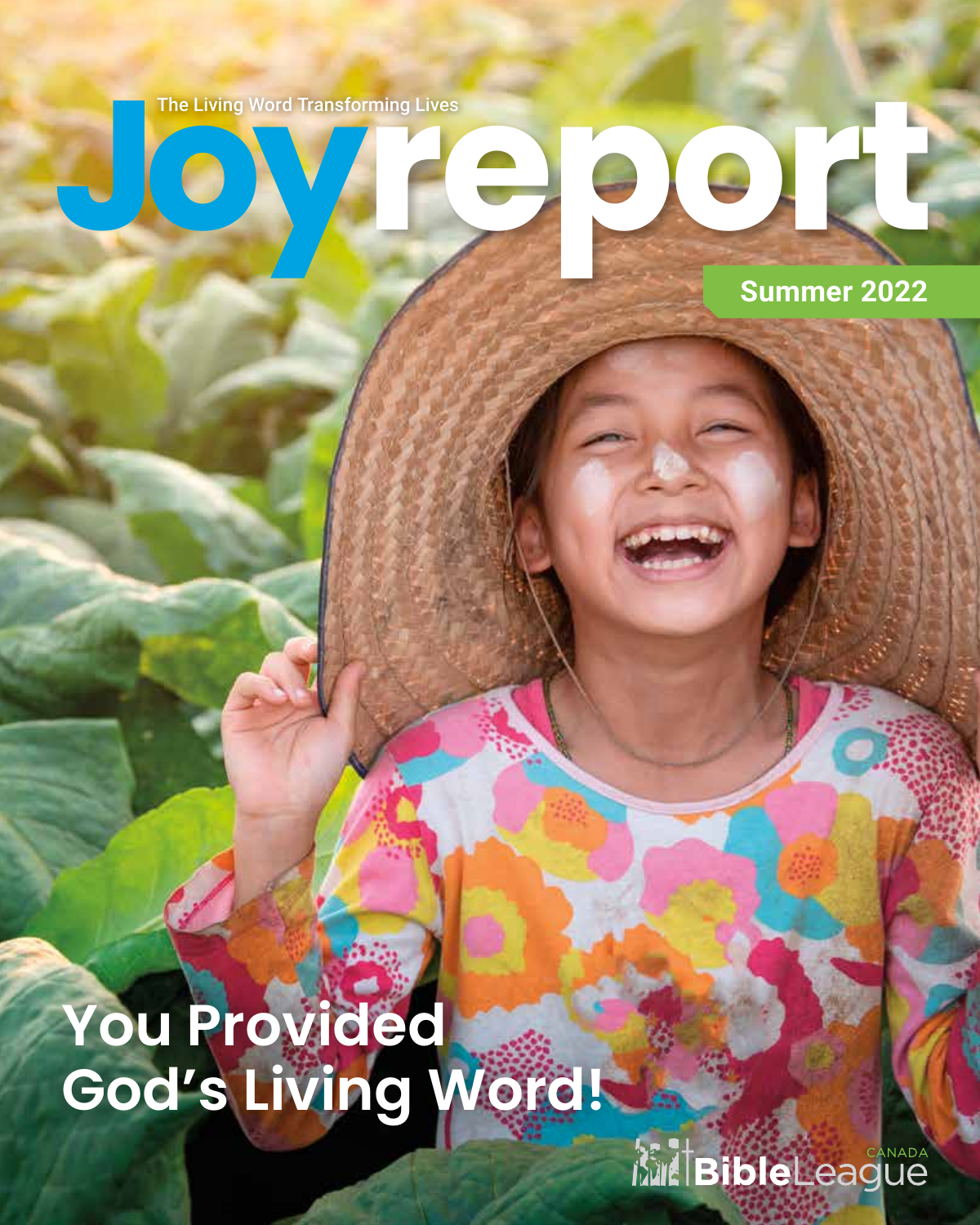# **NIE Bible**League



## **Our Mission**

**Connecting YOU with local champions to see maximum impact and multiplying transformation.**

Bible League Canada is committed to doing missions differently. How? Through extraordinary international partnerships in over 40 countries. Local believers, equipped through Bible-centric discipleship programs to become champions for the Gospel, are reaching their own communities with the Living Word of God.

# **Thank you!**

**Your Impact:**

## **Bibles where most needed:**

You responded to the call for Bibles where most needed around the globe. 5,568 Bibles allowed us to respond quickly to needs in over 40 countries. New believers receiving their very first copy of God's Word. Believers receiving a long-awaited copy of the Bible. In each case, your gift was received with joy!

## **Bibles for South East Asia:**

Because of your support, not just 33,000 Bibles were placed in South East Asia, but 66,000. Twice as many new believers received a Bible, because of you! (see also the story on page 4)

## **Bibles for India:**

Some regions of India are hostile to the Gospel message of Jesus Christ. And in these hostile places, your gift helped to deliver 11,818 Bibles! New believers are equipped with God's Word for strength, comfort, and perseverance—because of you! (see also the story on page 6)

## *God bless you!*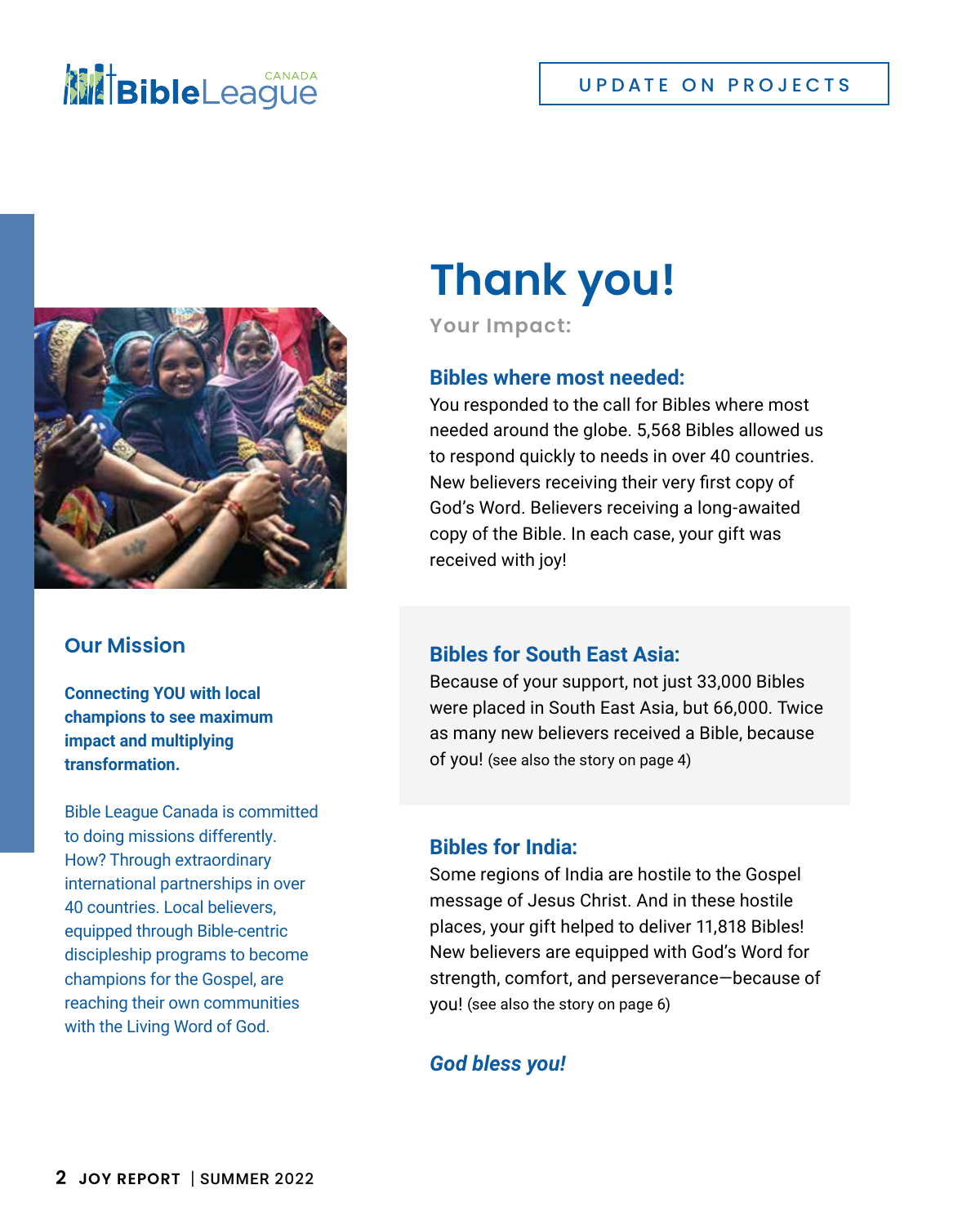#### NORTH MACEDONIA

# **You Provided Bibles and Training**

*The King will reply, 'Truly I tell you, whatever you did for one of the least of these brothers and sisters of mine, you did for me.'* **MATTHEW 25:40 NIV**

**Bringing opportunities together**

**Anita loves Jesus. She also loves being the hands and feet of Jesus by serving the youth in her community, as well as a special support group for parents of children with disabilities.** 

Some time ago, your support provided training for Anita to be a ministry leader in her community, and you continue to equip her with the Bibles she needs to begin Bible study groups.

She is confident that the Holy Spirit will lead her, as her ministry grows and she witnesses the Word of God changing people's lives.

The mothers of the kids with special needs have become Anita's friends, and they often invite her into their homes outside of the support group. Anita appreciates these times to share her life experiences and the love of Christ.

Anita **had an idea to expand this ministry** of friendship by reaching out to their children:

sharing Bible stories, games, and crafts. **She shares God's love with the kids**, and sees the light in their eyes when they hear about how much He loves them.

The teens group Anita leads had been meeting for several months at her apartment. Bible studies led to talking about things like how to discover and use their gifts to serve God.

Bringing her two passions together, Anita enlisted the teen group to come out and spend time with her kids' group! Their enthusiasm had many parents asking questions about the God they serve. So, Anita began a Bible Study group for the mothers of the children, including one Muslim woman. Several women from the local church joined as well. Now every week, they meet together as friends, hearing about the love of Christ!

**You made a difference** in the lives of young believers!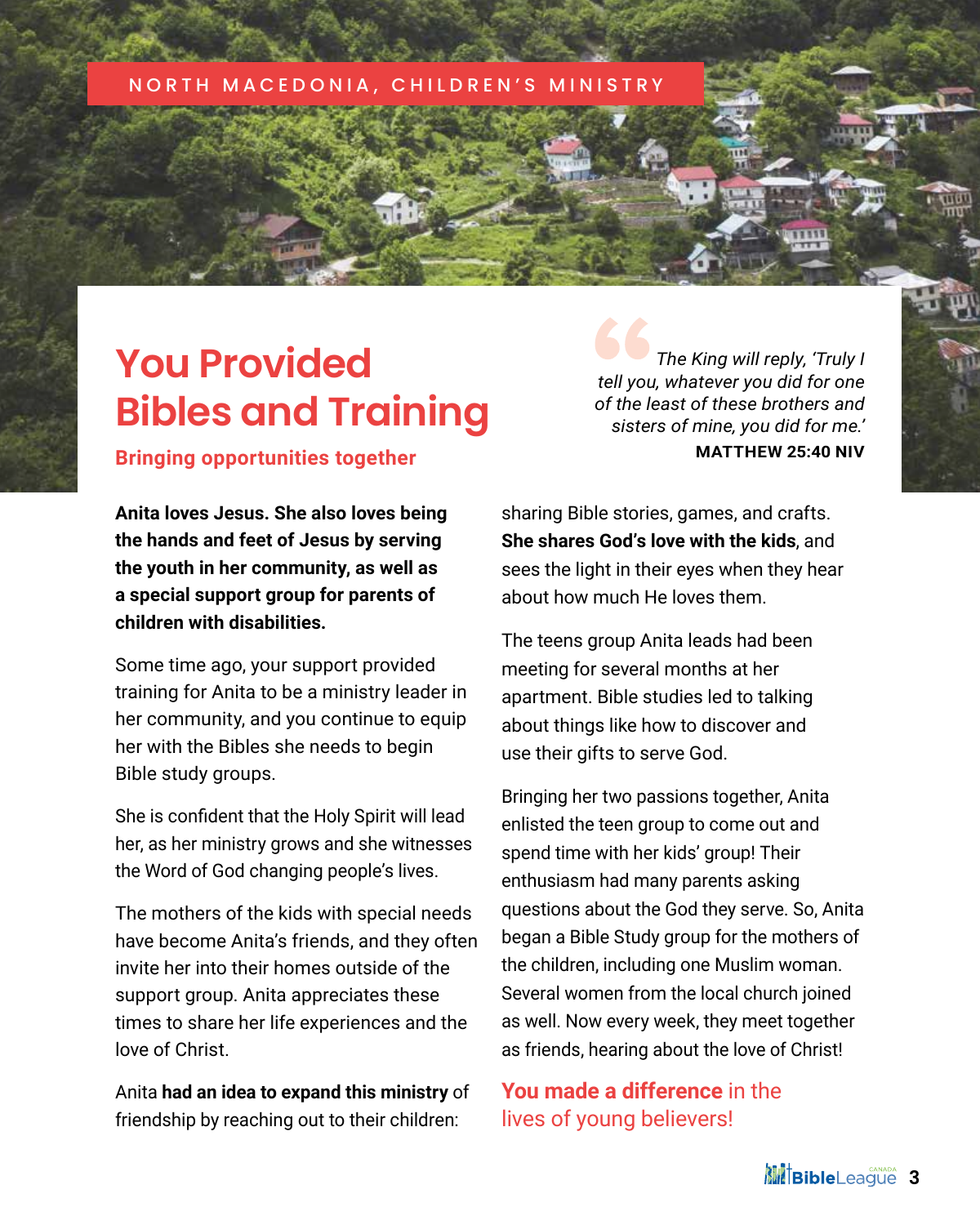*Bibles to a Warzone / Bibles to a Warzone / Bibles to a Warzone / Bibles to a Warzone / Bibles to a Warzone Bibles to a Warzone / Blows to a Warzone*<br>*Warzone / Bibles to a Warzone*<br>*Bibles to a Warzone /* 

# **You Delivered the Message of Hope**

## **10,000 Bibles to Myanmar**

In the Spring, **you responded to the need for Bibles** —Christ's message of hope— in South East Asia. This is one of the situations 10,000 Bibles were delivered to:

In Myanmar, also known as Burma, the military junta seized full control of the government in February 2021.

This sparked nationwide peaceful protests which turned into a civil disobedience movement. Citizens from all walks of life took part. But protests were met with violence and deadly force.

A shadow unity government formed in exile, and encouraged citizens in every village to rise up with arms. Enraged, the military ramped up efforts to bomb villages and search every house for resistance leaders. More bloodshed.

Recently, ministry teams said over 200,000 villagers were seeking shelter in the lowlands from bombing. But the military was blocking main roads and preventing people

from reaching safer areas. In many of the mountain areas, it is a warzone and it is now moving into the lowlands.

#### **All of this as the pandemic rages.**

In Myanmar, untold thousands have died, and we may never know the full number of deaths that occurred this past year. Many ministry workers were sick with COVID-19 and some died or lost family members. The military made vaccines and protective equipment scarce. Hospitals were unprepared with limited supplies and inadequate staffing.

## **Where is the hope in all of this?**

Ministry teams have continued to work in this chaos. Each week 30-40 ministry leaders meet online. Through their efforts, praise God, 10,000 Bibles got through checkpoints into Myanmar!

These faithful partners, by the work of the Holy Spirit, are able to share these amazing results in difficult circumstances.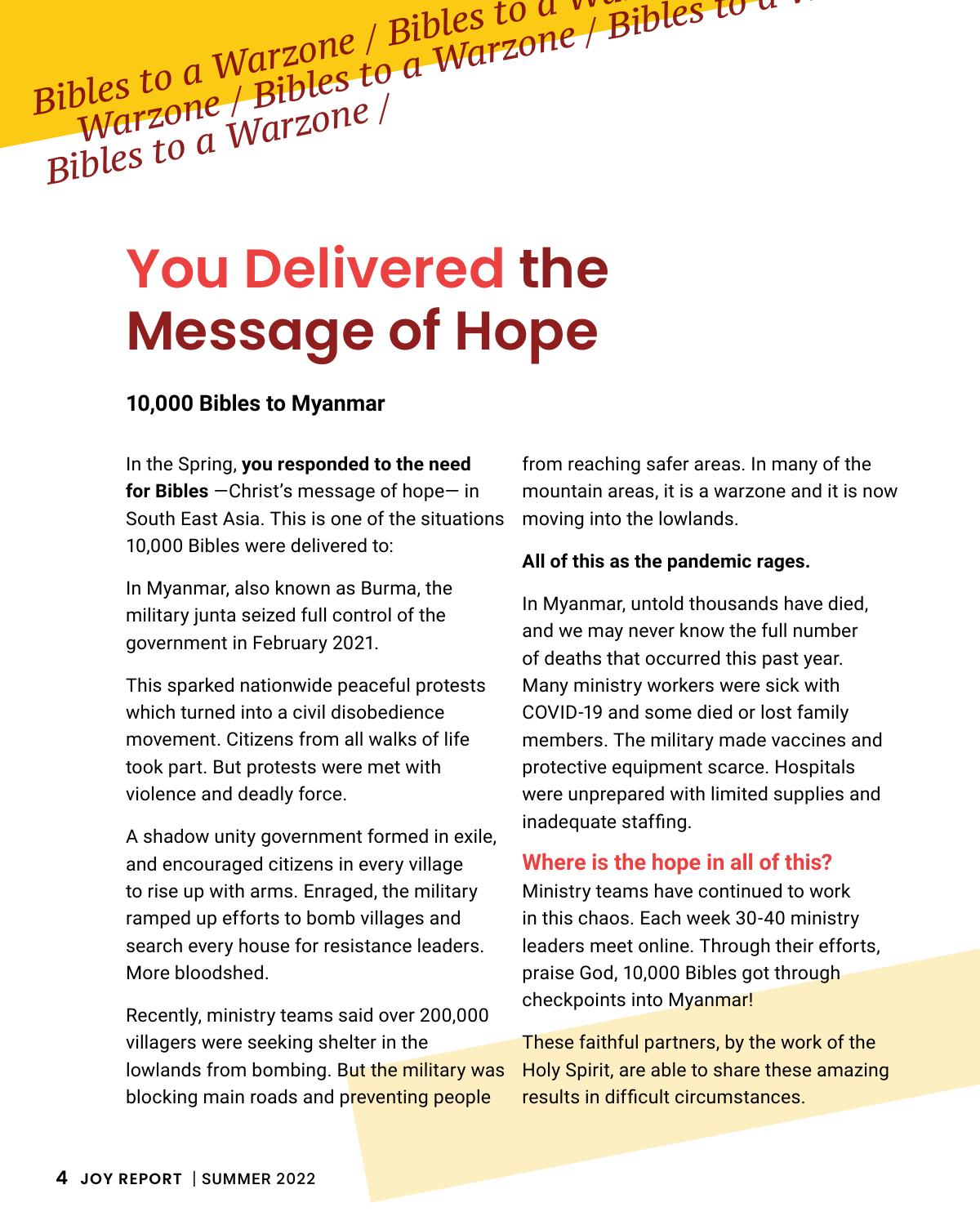# MYANMAR, STARTING NEW CHURCHES

# 167 house churches started 86,226 evangelistic contacts 4,597 baptisms

*BECAUSE OF YOU, THESE NEW BELIEVERS ARE RECEIVING BIBLES!*

*Bibles to a Warzone / Bibles to a Warzone / Bibles to a* 

 *Warzone / Bibles to a Warzone / Bibles to a Warzone* 

# **9,913 new believers**

**PRAYER:** Please pray for these ministry partners and the heartbreaking situation for the people of Myanmar. Your support, standing together as brothers and sisters in faith, greatly encourages them. **The people of Myanmar need Jesus!**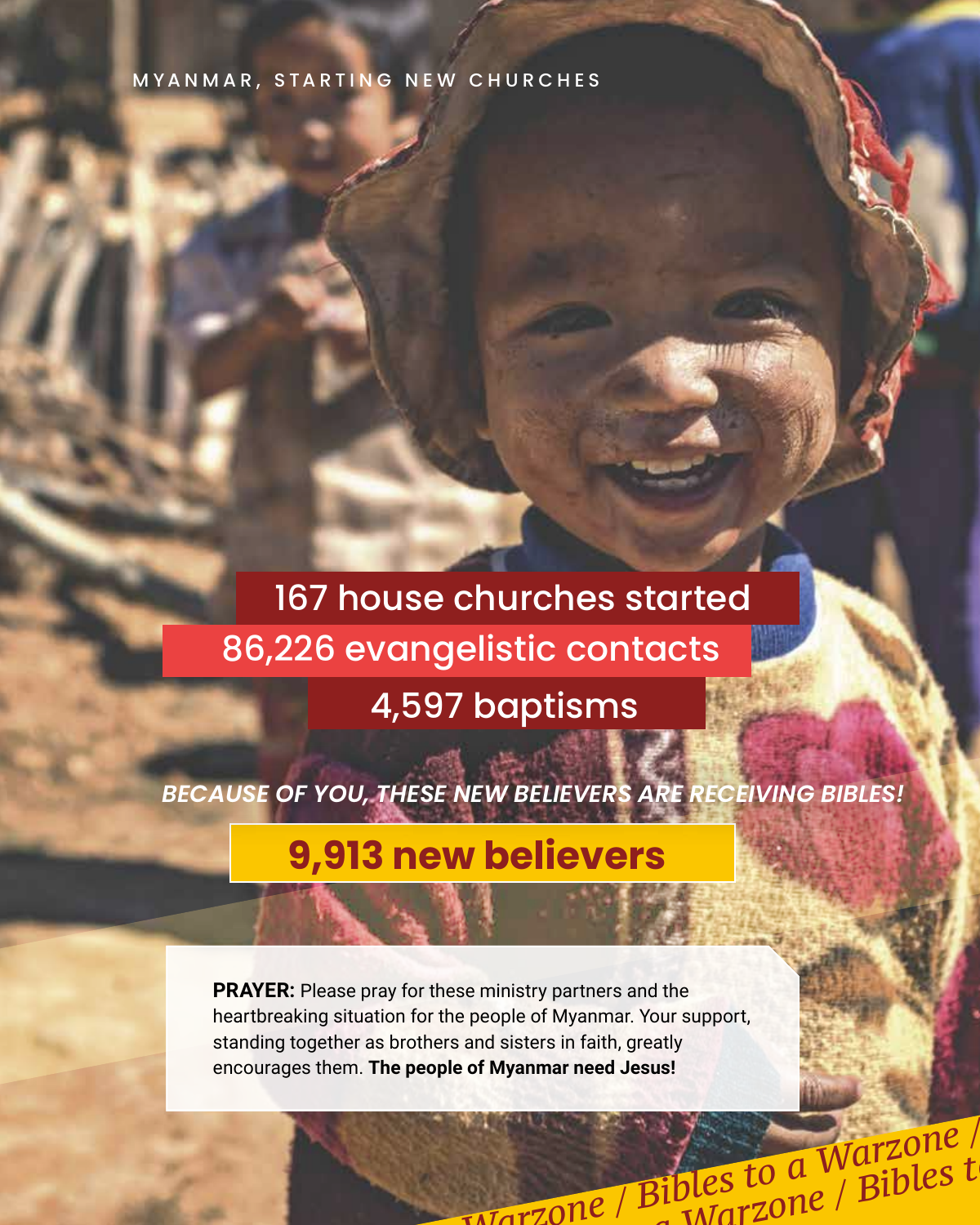### INDIA, PERSECUTION

*My grace is sufficient for you, for my power is made perfect in weakness.* **2 CORINTHIANS 12:9A NIV**

# **Facing Opposition with Grace**

## **Because you provided Bibles**

**Manhan joyfully disciples new believers in a church in southern India, holding worship services and ministering in his community.**

As he gathered with village leaders to celebrate the start of the newest literacy class, anti-Christian activists showed up and began threatening Manhan. They hurled accusations at him, yelling at him to stop holding worship services and to end all the classes he led in the area.

The activists extended their threat to the village leaders gathered, warning of dire consequences if these activities were allowed to continue. Manhan did not despair:



he moved his worship services online and notified the literacy teachers that for their safety, he would only connect with them online for a time.

There are men watching Manhan's every move, hoping to find a reason to arrest him. Some of the activists are even filing an anticonversion lawsuit against him.

Manhan refuses to be discouraged. He knows that God is in control; His grace is sufficient. And this **confidence spills over to encourage everyone he meets**. Please pray for God's continued grace and protection for Manhan, and all the new believers that he serves!

# **Thanks to your support, Manhan continues to lead an Adult Literacy program, training teachers to share the Gospel.**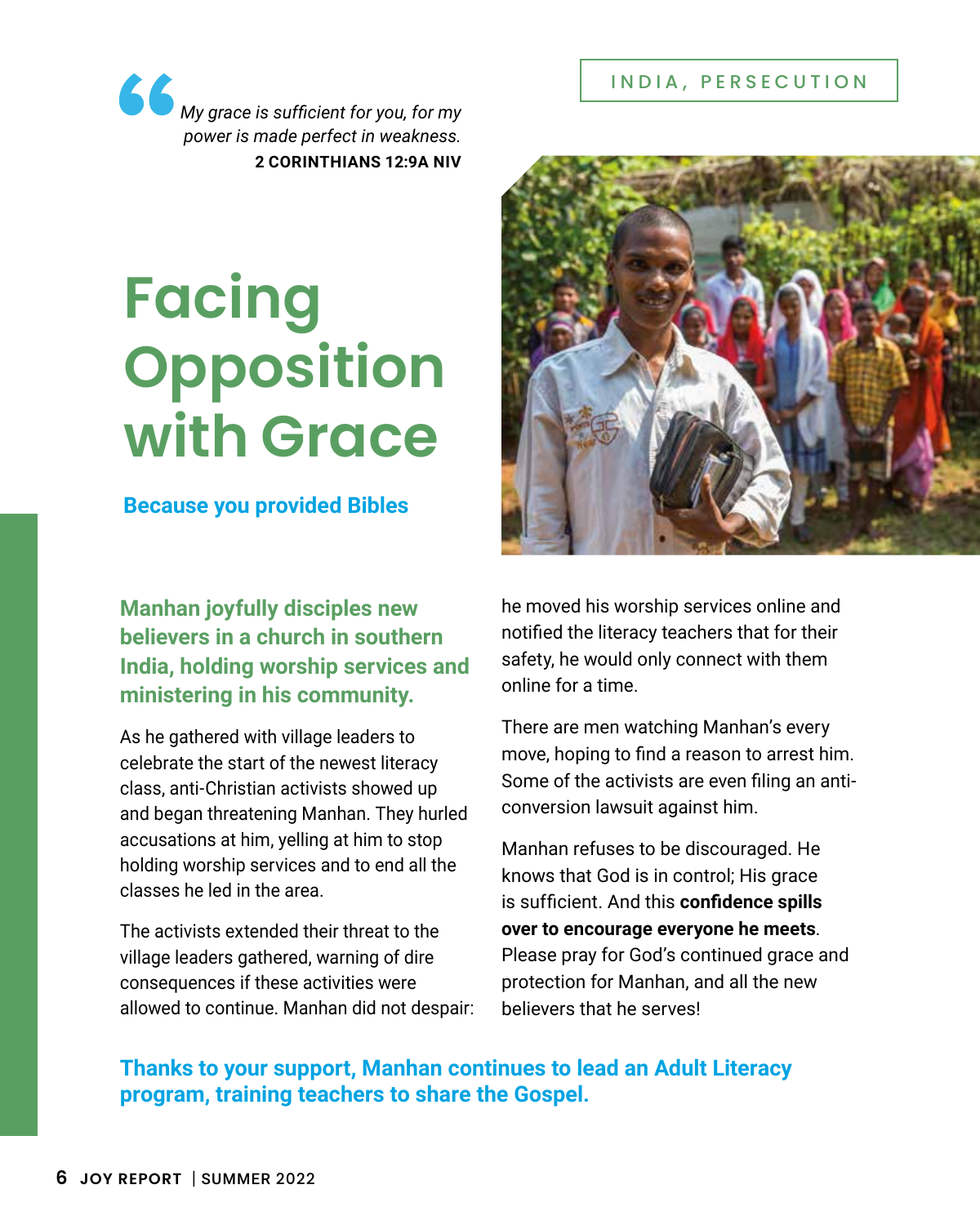### CANADA, CHILDREN'S MINISTRY

# **Challenges? Or Opportunities?**

*I sought the Lord, and he answered me; he delivered me from all my fears.* **PSALM 34:4 NIV**

# **You provided Bibles & training**

**Olivia was afraid to go to overnight summer camp for the first time.**

Summer camps in the woods are what our Canadian partner does best. Their passion is **to reach out to Canadian kids least likely to hear about Jesus.** And camp is such an amazing place to make that happen: time spent in the great outdoors, with activities and small group times geared to sharing the love of Christ with kids. Nearly half of them are hearing this message for the very first time!

But there are kids, like Olivia, who are afraid to be away from home overnight. Add in the fact that it is with unfamiliar people, in the woods: Olivia would never have gone to camp.

But then the pandemic happened and overnight camps were not allowed. At first, camp directors were stunned: this is what they did best! Now what? Then the reality of not connecting with all these kids made them ask God to help them challenge their thinking, and they came up with Day Camps. Suddenly, Olivia's fears were wiped away!

At camp each day, she listened closely to the truths her leader, Grace, shared with them



from the Bible. Olivia talked them over with her parents at night, and even introduced them to Grace. This kind of interaction with parents wasn't possible at overnight camp.

At the end of her camp week, Olivia told Grace that the previous night, in the quiet of her own bedroom, she had read a passage in her new Bible, and then confessed to Jesus that she needed Him in her life. Praise God! Grace knew that she would likely have never met **Olivia if not for the turnaround from overnight camps** to day camps. God was faithful in every challenge!

# **You provided Olivia with a Bible and instruction from a caring leader!**